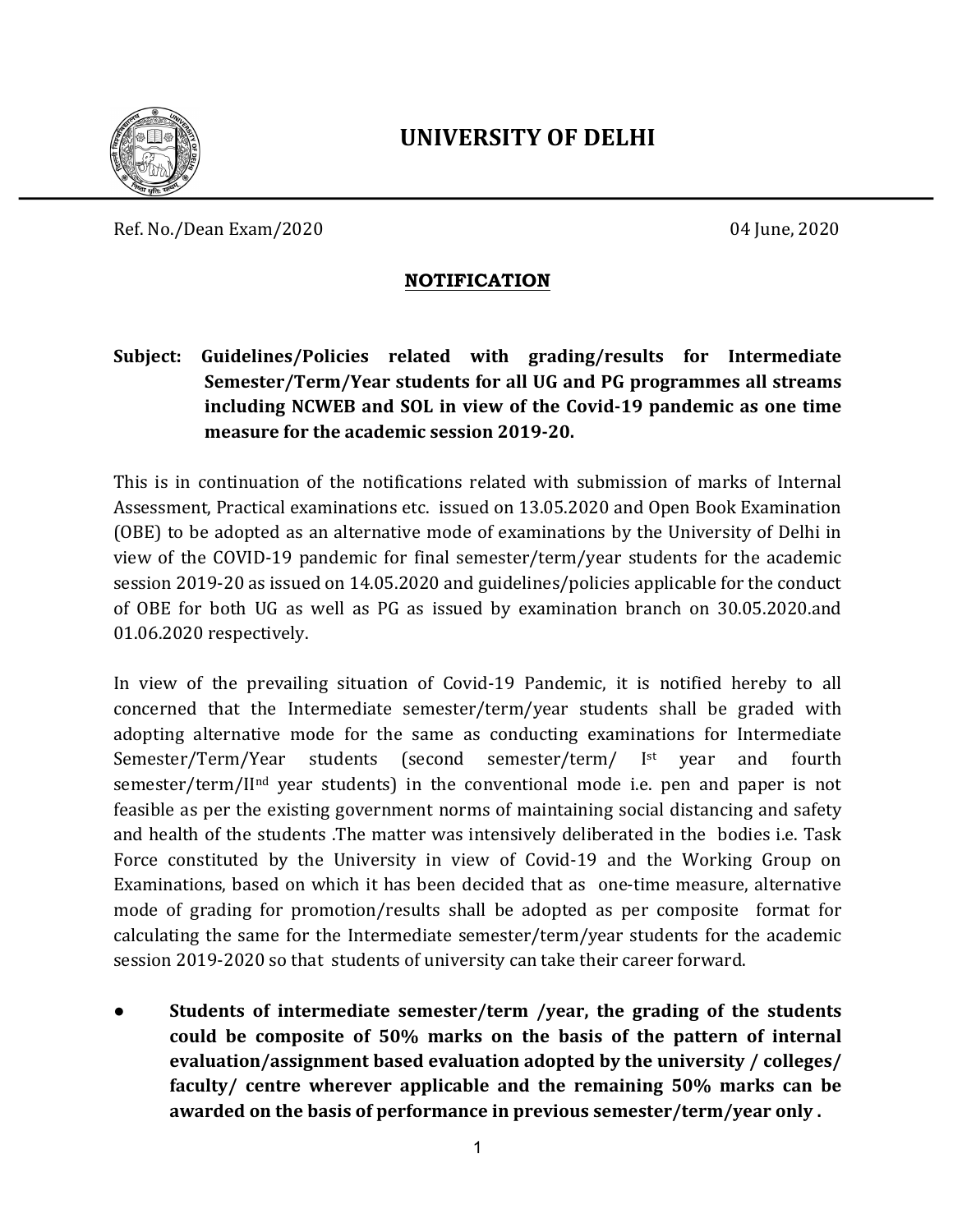• For students of intermediate semester/term/year, having no previous **performance i.e. having no marks in previous semester/term /year, shall be** graded on the basis of 100% assignment based evaluation.

## **Procedures to be followed for Annual mode of examinations for UG students with** reference to students of School of Open Learning (SOL) and Non Collegiate Women's **Education Board (NCWEB) and others. Further procedure for 2<sup>nd</sup> semester (Ist year)** students of PG registered with SOL and NCWEB:

- 1) Grading of the second year students of UG and  $2<sup>nd</sup>$  semester (I<sup>st</sup> Year) students of PG could be composite of 50% on the basis of the pattern of assignment based evaluation for students of Annual scheme and the remaining 50% marks shall be awarded on the basis of the performance in the previous semester/year. However, ex-students in the second year have to appear for examinations as per datesheet notified in OBE mode.
- 2) All these students are required to submit their assignment as per schedule notified by the SOL and NCWEB. Questions for assignment shall be from the courses of study based on syllabus applicable
- 3) The schedule, calendar and guidelines for the assignment based evaluation shall be decided by the SOL for the SOL students and by NCWEB for the students registered with the NCWEB. The calendar and guidelines for the students of PG registered with SOL and NCWEB should be released after due consultation with the Head of the respective departments.
- 4) All questions for assignment based evaluation shall be in bilingual wherever applicable
- 5) Students shall submit their assignment on the portal notified and communicated by SOL and NCWEB
- 6) Assignment by students shall be accepted with in the defined period which shall be counted from the date of the delivery of question papers through e-mode on the e-address as per the record available to the office of SOL and NCWEB.
- 7) The decision to allow those students who could not submit their assignment as per the schedule notified shall be communicated by the beginning of August 2020 and accordingly all such left out students shall have to submit their examination forms to avail one more chance for the same
- 8) The matter of carry forward (for the subjects in which the student has failed in previous year) shall be allowed for the current academic year and every student shall be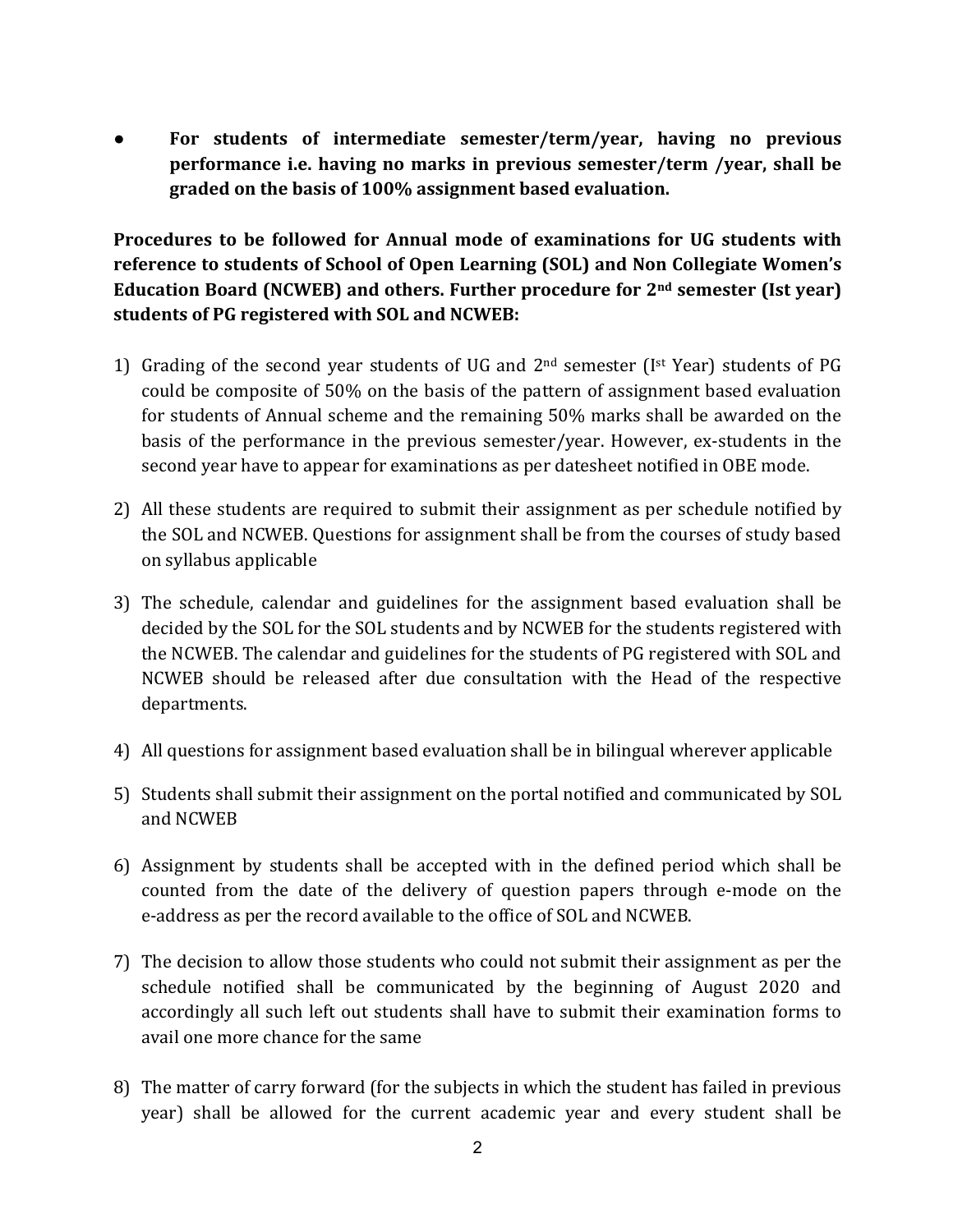promoted to the next year. However, such students shall be required to clear the examinations for the course in which he/she has failed/remained absent and carry forward papers, when examinations are held next year

- 9) All these students shall be allowed to improve their grades in succeeding year
- Note: Ex-students of the first year and the Second Year of SOL and NCWEB have to appear in Open Book Examinations (OBE) mode as per the date sheet notified along with the Final year students applicable for SOL and NCWEB for academic session 2019-20 in view of COVID-19 pandemic.

## For students of SOL of the First year under Semester scheme of examinations in CBCS mode of study for academic session 2019-20.

- 1) In the case of the first year students registered with SOL where examinations for both semesters are due and are to be conducted. In this situation, where previous semester marks are not available, there shall be 100% evaluation for grading based on assignment for both semesters simultaneously . All such students shall have to submit their assignment for the **First** and **the Second Semester as per the schedule notified** and communicated by SOL accordingly.
- 2) Students shall be graded based on the performance of the first semester and the second semester separately
- 3) All such results shall be prepared in grades as per CBCS rules applicable
- 4) Students who have arrears marked as Essential Repeat (ER) and those students who wish to improve their grades (in both cases) shall be allowed as per the cycle of the semester wherein course /papers for odd semester can only be attempted along with odd semester to be held in the month of January,2021 and similarly courses/papers of even semester can be attempted along with the even semester to be held during months of May/June 2021
- Note: All first and second year ex-students(UG and PG) of colleges and Departments, **SOL** and **NCWEB** shall appear in OBE mode as notified on 30.05.2020 and **01.06.2020 respectively as per date sheet notified for academic session 2019- 20** along with the third year ( final year ) for UG and second year (final year) for PG.